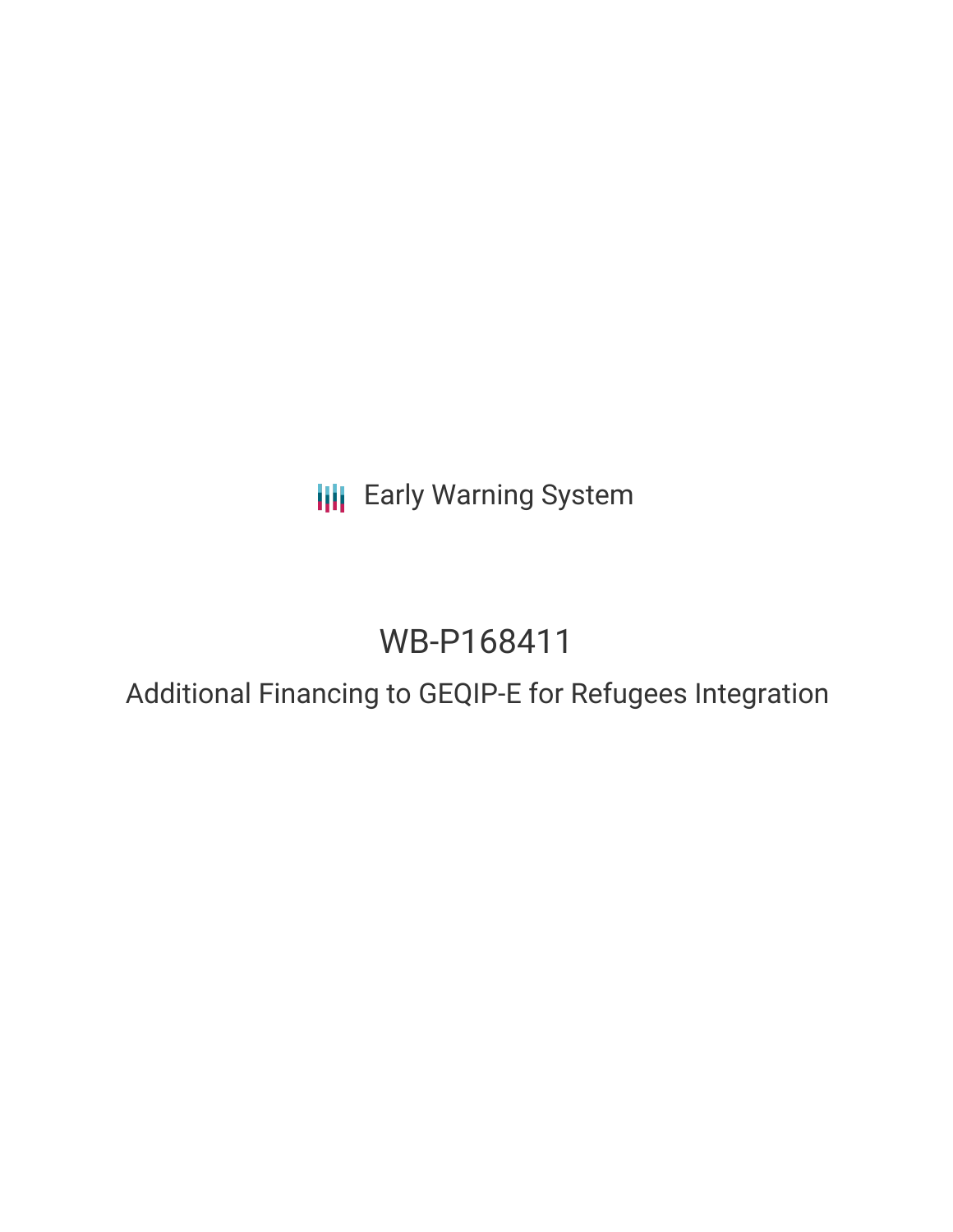

#### **Quick Facts**

| <b>Countries</b>               | Ethiopia                                  |
|--------------------------------|-------------------------------------------|
| <b>Financial Institutions</b>  | World Bank (WB)                           |
| <b>Status</b>                  | Proposed                                  |
| <b>Bank Risk Rating</b>        | U                                         |
| <b>Borrower</b>                | Government of Ethiopia                    |
| <b>Sectors</b>                 | Humanitarian Response, Law and Government |
| <b>Investment Type(s)</b>      | Loan                                      |
| <b>Investment Amount (USD)</b> | $$60.00$ million                          |
| <b>Project Cost (USD)</b>      | \$120.00 million                          |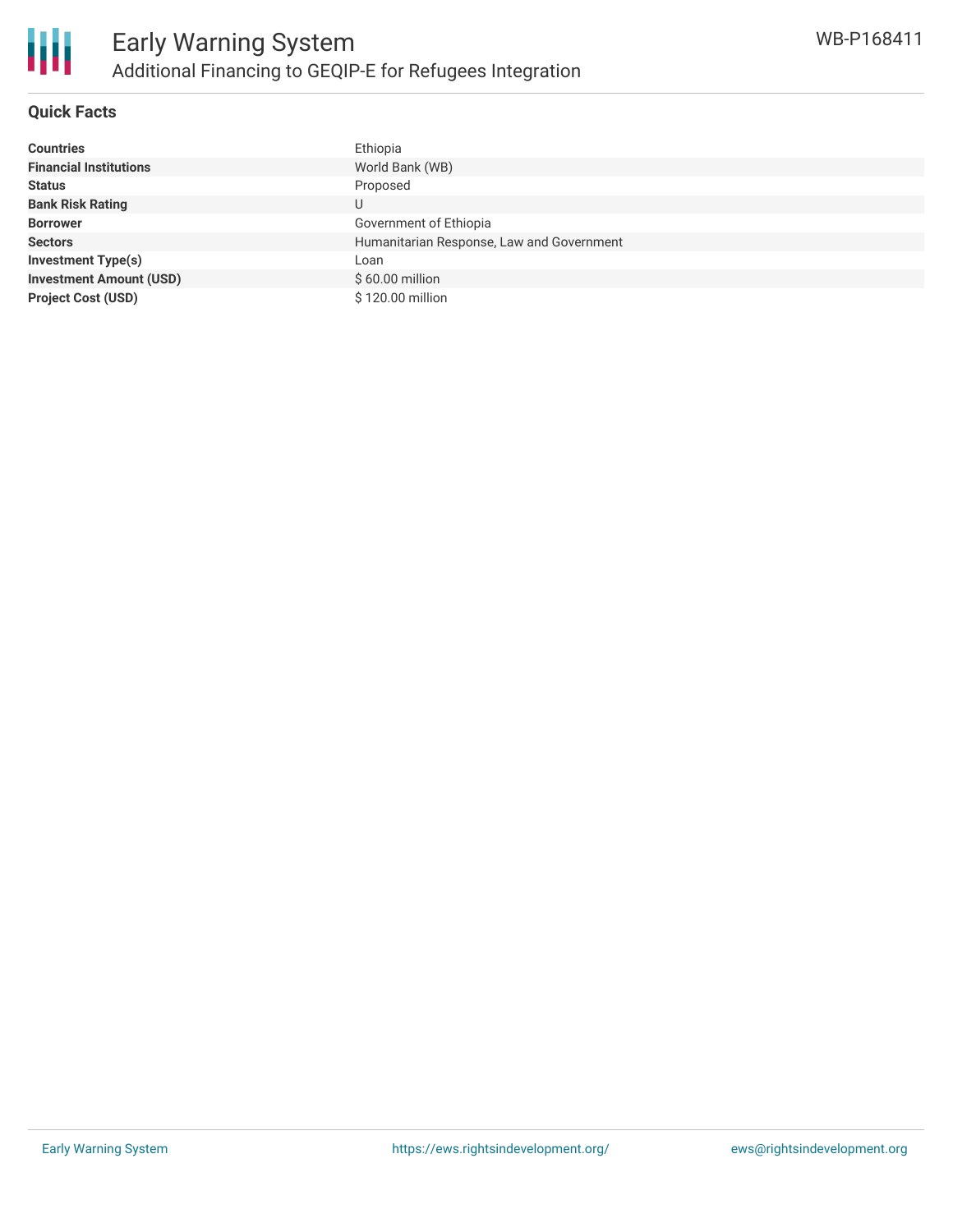

### **Project Description**

No project information available at the time of disclosure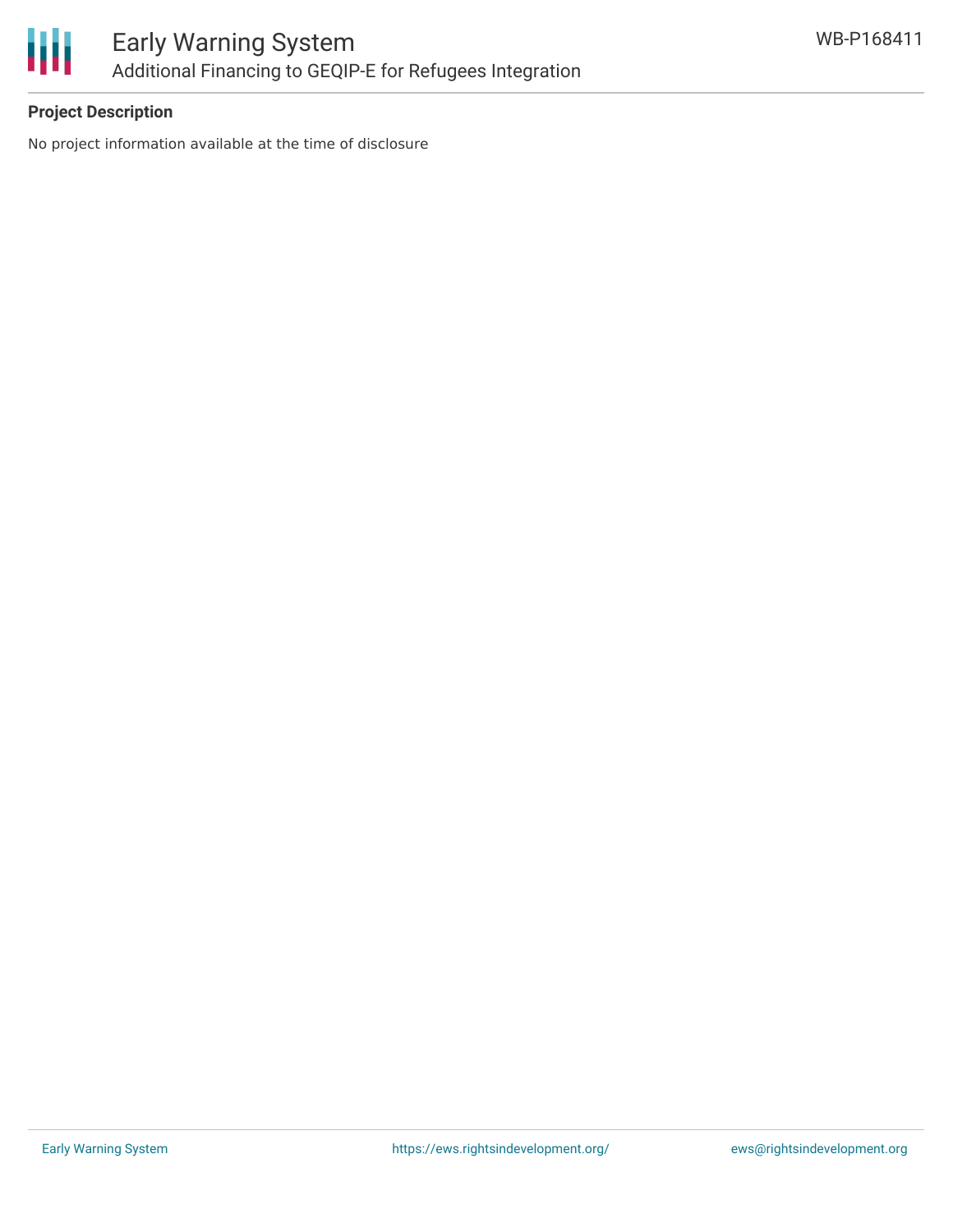

#### **Investment Description**

World Bank (WB)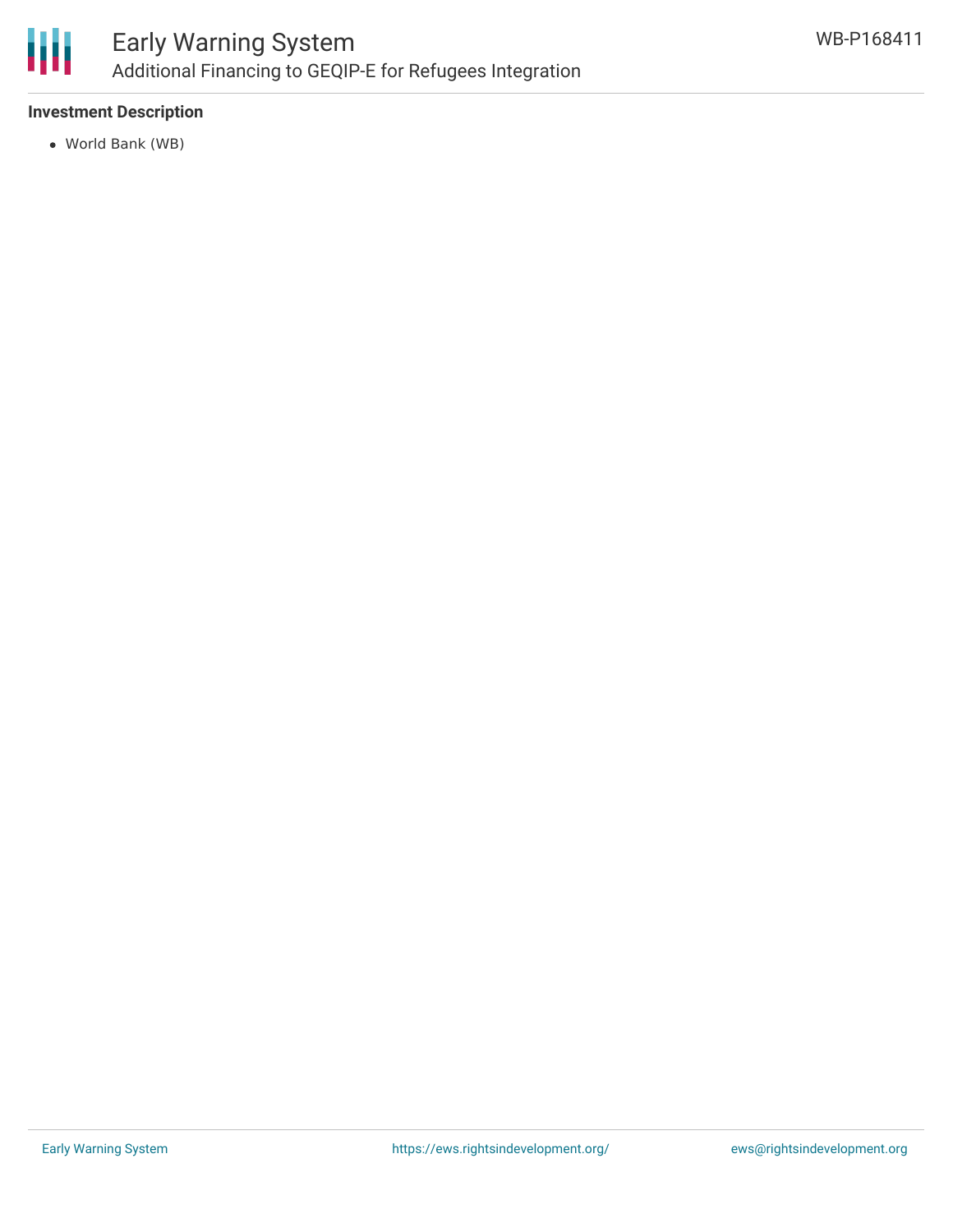

#### **Contact Information**

No contact information provided at the time of disclosure

#### **ACCOUNTABILITY MECHANISM OF WORLD BANK**

The World Bank Inspection Panel is the independent complaint mechanism and fact-finding body for people who believe they are likely to be, or have been, adversely affected by a World Bank-financed project. If you submit a complaint to the Inspection Panel, they may investigate to assess whether the World Bank is following its own policies and procedures for preventing harm to people or the environment. You can contact the Inspection Panel or submit a complaint by emailing ipanel@worldbank.org. You can learn more about the Inspection Panel and how to file a complaint at: http://ewebapps.worldbank.org/apps/ip/Pages/Home.aspx.